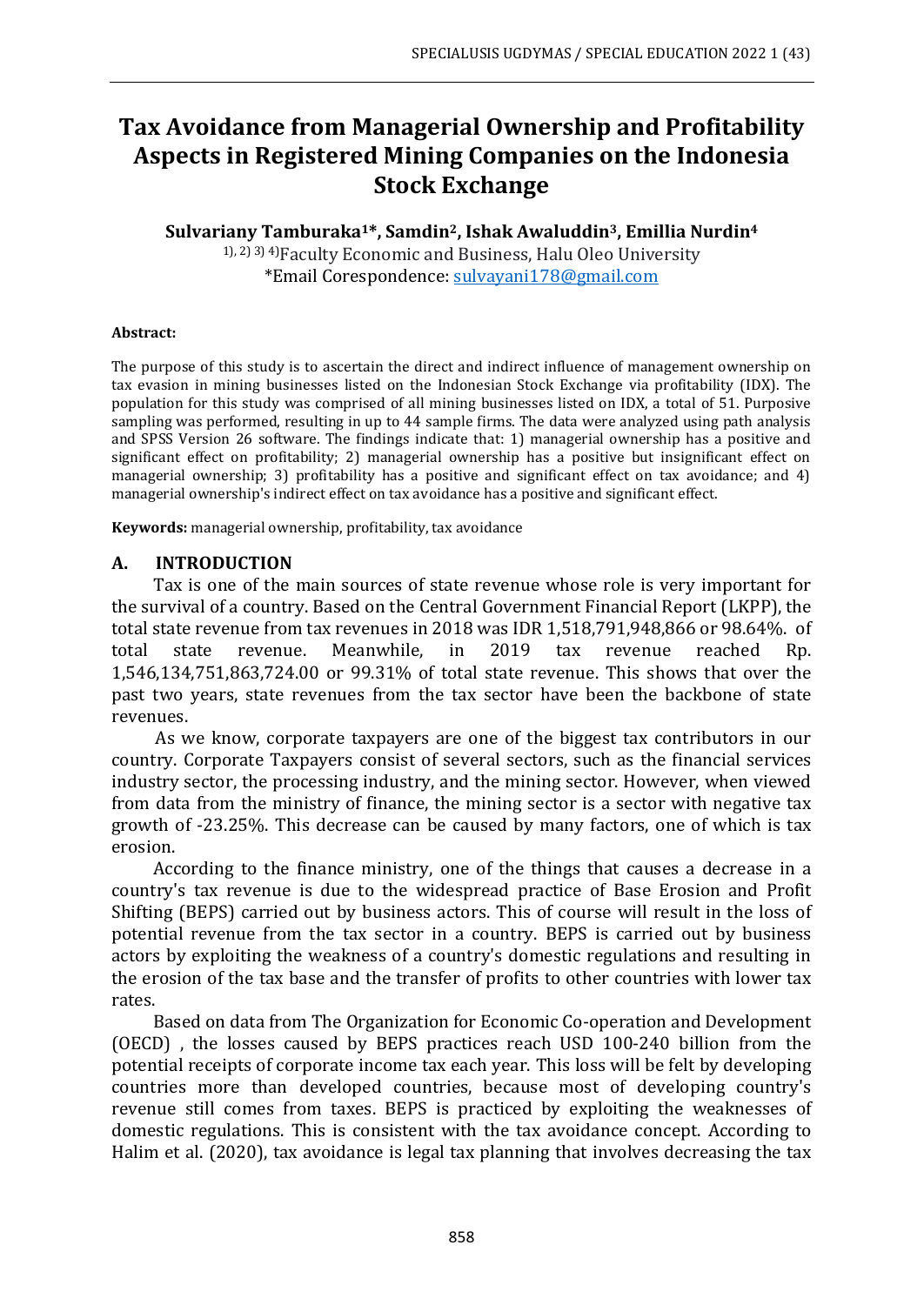object that serves as the foundation for taxes while being compliant with applicable tax regulations.

Jensen and Meckling (1976) said that when management owns a bigger percentage of a company's stock, management will work more to serve the interests of shareholders who are also stockholders, thereby lowering agency conflicts. The implementation of corporate governance can be done through a monitoring mechanism to align various interests, including increasing management ownership of the company 's shares (managerial ownership) so that the interests of the owners or shareholders can be aligned with the interests of managers. In fact, most managers do tax avoidance because they want to get big profits, so that their image can be guaranteed in the eyes of shareholders.

Profitability is the ability to generate profits (Prihadi, 2019:180). Chytis, et. all . (2019), reveals that corporate profitability can significantly improve corporate tax avoidance practices. In line with Oktaviani, et al. (2019), Prabowo (2020), Angelia and Dwimulyani (2020), Dewinta and Setiawan (2016) who concluded that increasing company profitability could also increase corporate tax avoidance practices. This is because the higher the profitability (profit) owned by the company, the company's income tax burden will increase. If so, then company managers will be more motivated to practice tax avoidance activities.

As discussed previously, managerial ownership and profitability of businesses can have an effect on the extent of corporate tax avoidance activity. Regardless of whether the effect is favorable or negative, it is worth noting that the above phenomenon has not studied whether company profitability can operate as a mediating factor in the relationship between management ownership and corporate tax avoidance strategies.

Based on the explanation above, it is important for researchers to develop the concept and analysis. Based on this, the researcher is interested in conducting a research entitled "The Effect of Managerial Ownership on Tax Avoidance with Profitability as an Intervening Variable in Mining Companies Listed on the Indonesia Stock Exchange."

### **B. LITERATURE REVIEW**

### **1. Agency Theory**

One or more persons (referred to as the principal) hire another person (referred to as the agent) to carry out specific tasks on their behalf, and this is what Jensen and Meckling (1976) refer to as a "agency relationship." It is a concept that outlines the connection between the primary (contractor) and agent (contract recipient), when the principle hires a representative to represent his or her interests or aims and delegated decision-making authority in order to achieve those objectives. An agency theory subfield, according to Abdullah and Awaluddin (2016), focuses on the construction of contracts that motivate a rational agent to act in the best interests of the principal. The agent's goals will conflict with those of the principal if he or she isn't properly trained.

No matter who signs the contract, whether it's a shareholder or a manager, they will all be subject to tax. According to the literature on principal-agent interactions, tax considerations are mostly absent from the discussion. Given the many occasions in which taxes have an impact on decision-making, this is surprising (Bauer, et al. 2018). This is because the tax burden on the business might lower the value of the contractual advantages enjoyed by shareholders and managers. Contracts can be avoided entirely due to taxation, for example, if the manager's projected benefits are less than his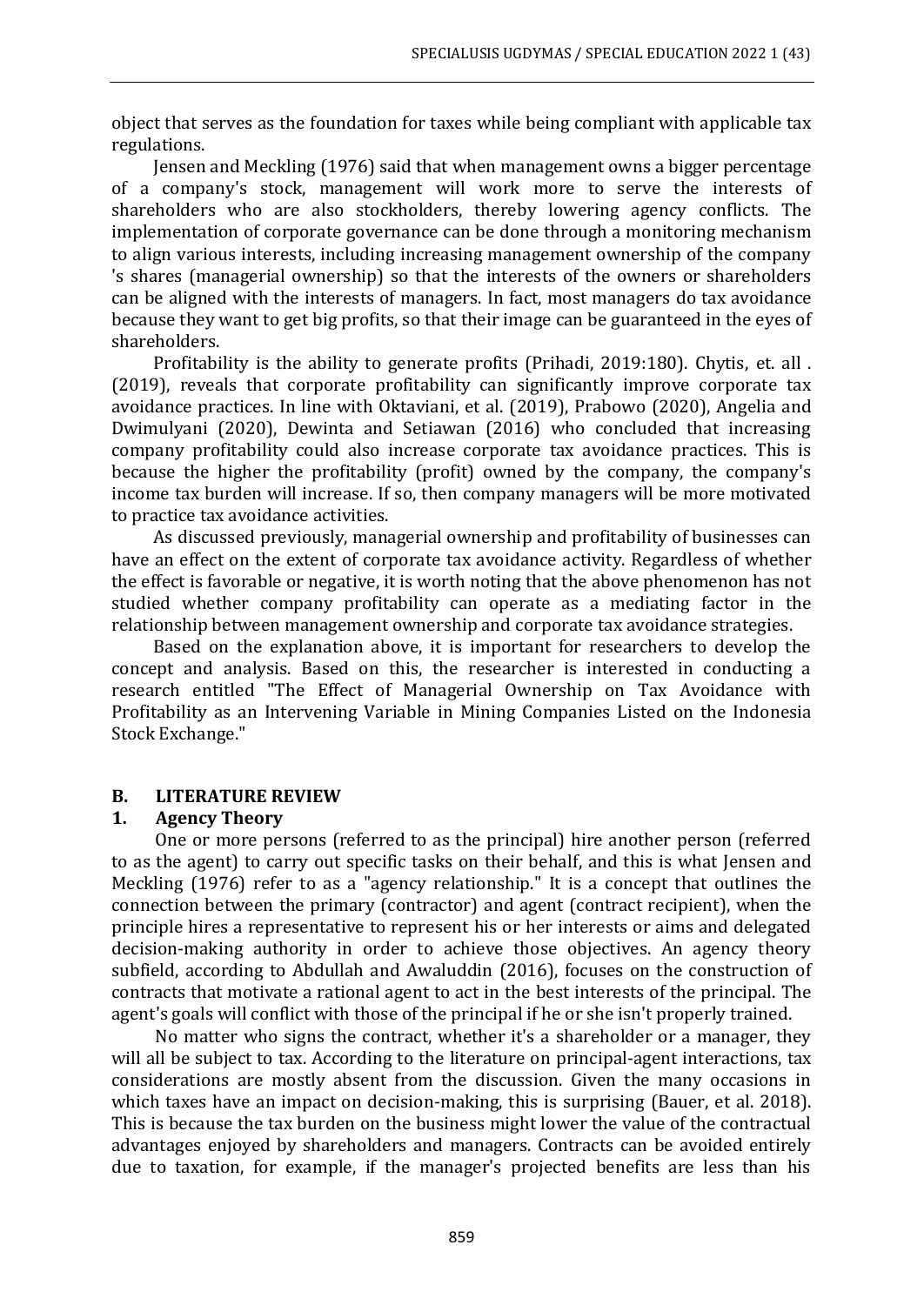reservation benefits. Additionally, taxes have the ability to alter knowledge and influence incentives through managerial performance measurement. Performance measurement is carried out after calculating interest and tax expenses, of course, will motivate managers to engage in tax avoidance activities.

### **2. Signaling Theory**

According to Hartono (2014), signaling theory is defined as information issued by a corporation as an announcement that serves as a signal to investors when they make investment decisions. At the time of information or shareholder meetings, to encourage people to invest in the firm in order to boost its future worth.

Signaling theory has served as a solid theoretical foundation and is being gradually applied to management research on financial markets' impact on market signaling (Bergh et al., 2014). Additionally, signaling theory is frequently employed to explain financial decisions (Alsos & Ljunggren, 2017). To give a good signal to parties outside the company, the management needs to show a healthy financial condition of the company. One way to make a company look healthy and attract the attention of investors is to reduce expenses in order to generate greater profits. The tax burden is an expense whose amount can be material in a company. Usually, the company's tax burden will look large, especially on companies that go public. These reasons will certainly motivate companies to do tax avoidance.

### **3. Managerial ownership**

If the manager holds a certain amount of the company's stock, then they are considered to be shareholders who actively engage in decision-making and bear and share directly the advantages and risks associated with those actions (Hanafi & Halim 2016).

Mangoting et al. (2019) suggest that management's vision could influence its decisions, including tax evasion.. Additionally, there is an owner class in the ownership structure. Managerial ownership appears to be the most important class in the ownership structure with regard to tax evasion quantity and efficiency as per previous studies (Landry et al., 2013; Richardson et al., 2016).

### **4. Profitability**

According to Prihadi (2019), profitability is a company's ability to generate profits. On the other hand, profitability is defined as the business's ability to generate profits using all of its current resources, including sales activities, cash, capital, employees and branch count, according to Sofyan Syafri Harahap (2013).

Increased profitability can lead to an increase in tax-dodging practices by corporations (Cytis, et al., 2019). Businesses use tax avoidance tactics to increase their profits (Salhi, et al. 2020). Business profitability influences the amount of income tax the company must pay and encourages the company to maximize its tax planning in order to reduce the tax (Prabowo, 2020).

# **5. Tax**

Under Law No. 16 of 2009, taxes are owed by individuals and businesses that are coerced under the law, without receiving any remuneration, and are used to achieve the state's stated goals of maximizing people's wealth. In this context, it means that tax collecting adheres to the idea of legality, which means that tax collection actions are predetermined by law.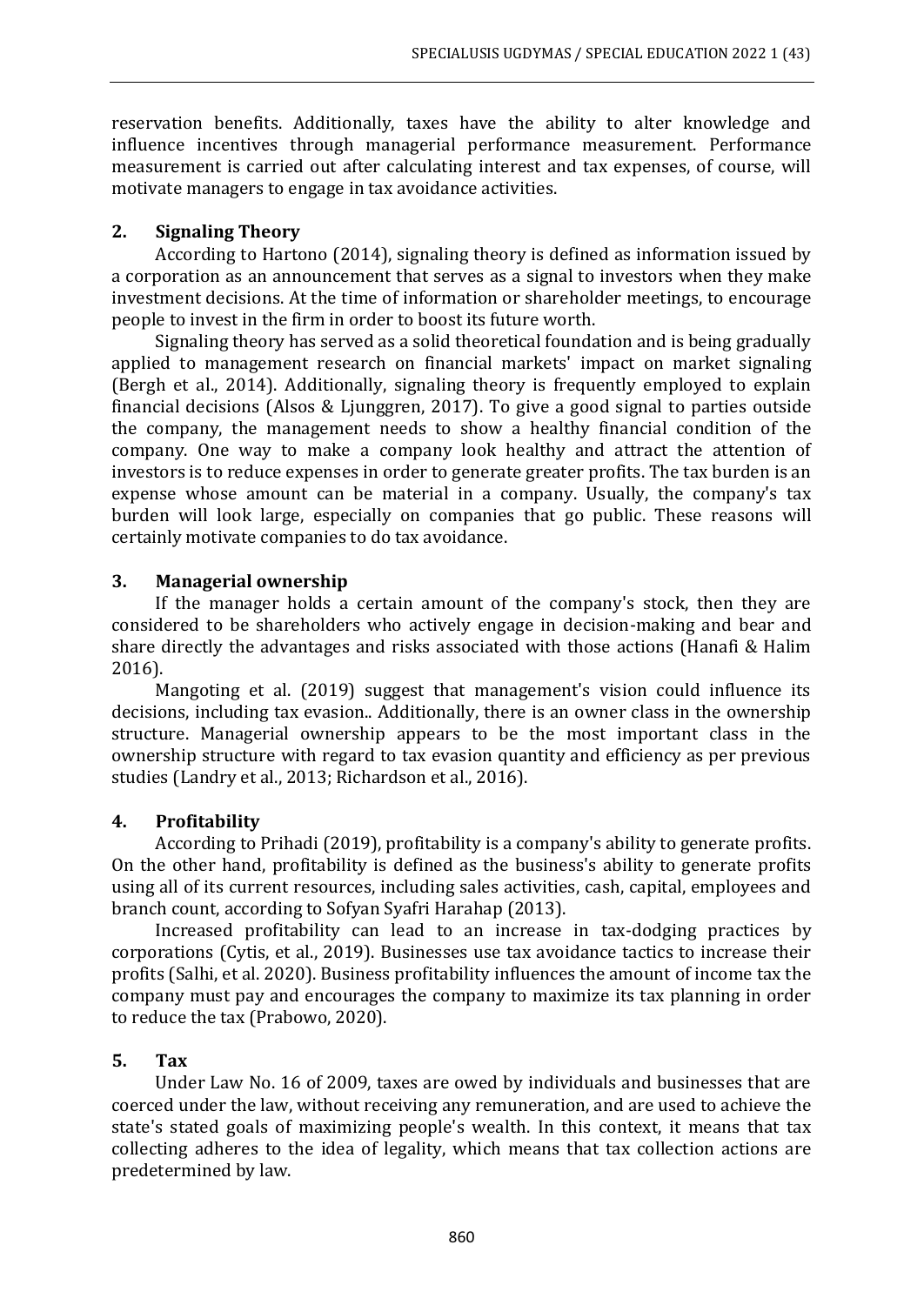### **6. Tax evasion**

Halim et al. (2020) define Tax avoidance is lawful tax planning that involves minimizing the tax object that serves as the foundation for taxes while remaining within the restrictions of the applicable tax legislation. There are consequences to tax evasion. Corporate tax evasion tactics might result in considerable financial costs for the company (Desai & Dharmapala, 2009).

There is a possibility that the company's conduct will be recognized by the tax authorities, resulting in increased taxes, interest, and fines, which will reduce cash flow and reduce the wealth of investors (Hanlon & Heitzman, 2010). On the other side, tax evasion may gain from the monetary savings associated with tax evasion. This financial savings will boost the company's worth and cash flow. Additionally, owners will get increased dividends and a boost in the value of their shares. Effective tax management benefits the manager as well (Annuar at al., 2014).

### **7. Research Hypothesis**

### **a. The Effect of Managerial Ownership on Profitability**

Numerous efforts were made to boost the company's profit margins. Among the approaches made is managerial participation in share ownership. This approach is motivated by agency theory (Jensen & Meckling 1976) and aims to limit management's proclivity for opportunistic behaviors that may harm shareholders.

Research conducted by Katper et al. (2018); Hossain (2016); and Lima and Hoossein (2018); states that managerial ownership can increase the company's profitability. this is because the owner who is also the manager of the company certainly wants a good return , because the peacock is part of the recipient of the return. One way to increase the return is to increase the company's profitability.

H1: Managerial Ownership has a positive and significant effect on profitability

### **b. The Direct Effect of Managerial Ownership on Tax Avoidance**

Fama and Jensen (1983) predict that managers and owners will be less likely to participate in risky enterprises if capital ownership and corporate decision-making are concentrated in a few hands. According to Alkurdi and Mardini (2020), interested parties and linked parties must recognize that growing managerial ownership, which is utilized to align their interests with those of the owners, can assist eliminate agency difficulties and minimize their involvement in tax evasion (paraphrase).

Cabello et al. (2019) discovered a correlation between management ownership and tax evasion practices. Alkurdi and Mardini (2020) concluded that managers with a greater total shareholding had a substantial negative effect on ETR and CFETR values. Following a review of many theories, prior research, and the aforementioned explanation for management ownership and tax evasion, the researchers can present the following hypotheses:

H2: Managerial ownership has a negative effect andsignificant effect on tax avoidance.

### **c. The Effect of Profitability on Tax Avoidance**

The study's comprehensive tax theory, which includes insurance theory, interest theory, carrying power theory, devotion theory, and the principle of purchasing power theory, all point to a reciprocal relationship between the state (as a tax collector) and taxpayers. Between the two relationships, of course, must be mutually beneficial.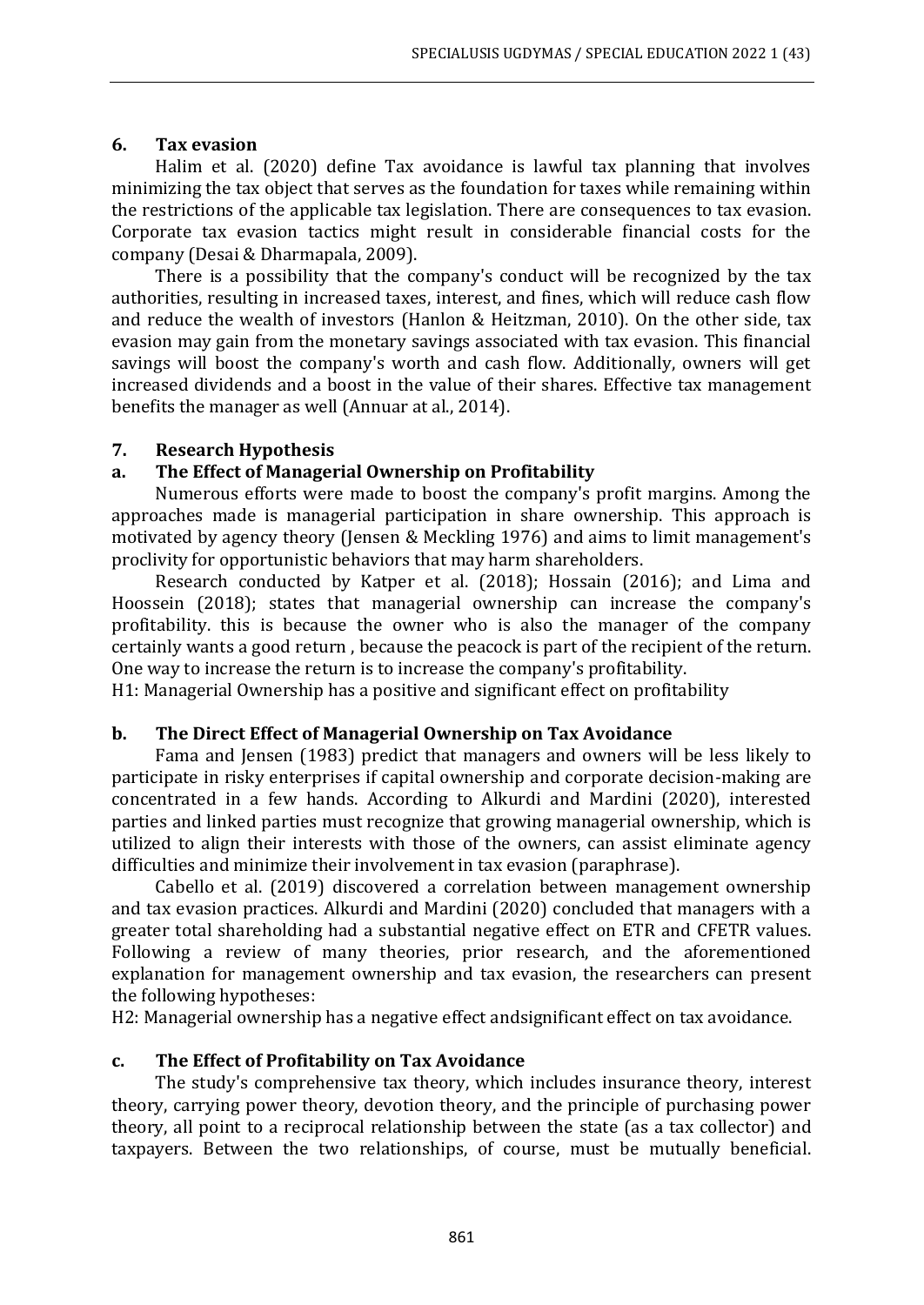Moreover, tax collection in Indonesia aims to finance all activities and development of the country, which in essence will increase the prosperity of the people.

Angelia and Dwimulyani (2019); Prapitasari and Safrida (2019); Dewi and Yasa (2020); in his research stated that high profitability will increase tax avoidance practices. High profitability in a company maximally indicates that the company can manage assets efficiently to earn a profit. Profits owned will be managed as well as possible by doing tax planning. Planning is done by maximizing expenses that can reduce taxable income such as amortization and research and development expenses. Naturally, businesses with a high degree of profitability pay more taxes than businesses with a low level of profitability. Thus, businesses with a high level of profitability have a proclivity towards tax avoidance. The researcher formulates the following hypothesis in light of the foregoing explanation:

H3: Profitability has a significant effectagainst tax evasion.

### **d. Effect of Managerial Ownership on Tax Avoidance through Profitability**

Profit is one of the main goals of establishing a company. Every manager always works with the aim of improving their performance in order to have a positive image in front of shareholders and the public. One of the things that can give a positive image is when the company can generate profits. Increasing profits in a company will certainly be liked by shareholders in which there are shareholder managers. Therefore, managers always want to work hard to increase their profitability. This situation is in line with the sound of signaling theory which states that managers always want their companies to look good in front of shareholders and the public.

Tax avoidance is one of the management efforts to achieve the expected profit through tax management. Tax avoidance is a subset of tax planning that aims to minimize tax payments. Tax evasion is not forbidden by law, but it is frequently brought to the attention of the tax office because to its perceived negative connotation. In contrast to tax evasion, which is an attempt to avoid paying taxes by violating applicable tax laws. Tax avoidance is punishable both administratively and criminally. Tax avoidance is an attempt to decrease legal (lawful) tax bills, whereas tax evasion is an attempt to reduce illegal tax debts (unlawful).

H4: Profitability mediates the relationship between managerial ownershipagainst tax evasion.

### **C. METHOD**

This study examined companies that are publicly traded on the Indonesian Stock Exchange (IDX). The population of this study is comprised of all mining industry businesses that have been listed on the Indonesian Stock Exchange between 2017 and 2019. There are 51 companies in total. The researcher used a purposive sampling strategy to determine the sample size. The reason why researchers use purposeful sampling This is because of the 51 mining companies listed on the IDX, not all of them reported their annual reports between 2017 and 2019. The sample in this study was 44 mining companies.

Qualitative and quantitative data were analyzed in this study. A literature search was used to acquire data. The research instrument this time was using the company's annual report as the research sample and the IBM SPSS Version 26 application software. The data analysis technique used in this research is path analysis with two sub structures. The two path sub-structures can be written using the formula:

**Y = + Y . X + ………… (1)**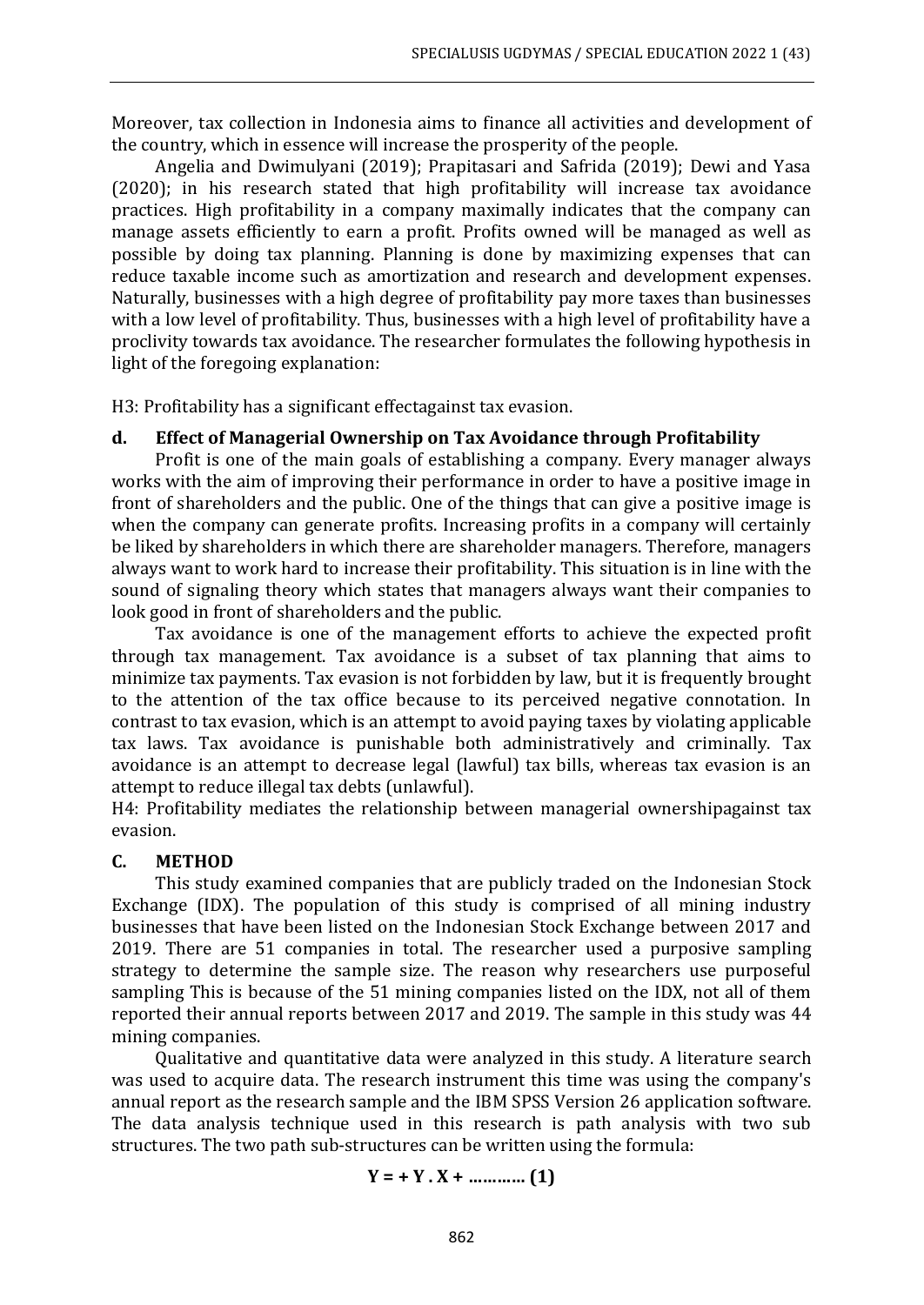$$
Z = + Z.X + Z.Y + \dots (2)
$$

Information:

- Z : Tax Avoidance
- X : Managerial Ownership
- Y : Profitability
- Α : Constant

ρY, ρZ : Path Coefficient \_

ε (epsilon) : Intruder Error

### **Table 1.**Variable Operational Definition

| No. | <b>Variable</b>         | <b>Description</b>                                                                                                                                                     | <b>Formula</b>                                        | <b>Scale</b> |
|-----|-------------------------|------------------------------------------------------------------------------------------------------------------------------------------------------------------------|-------------------------------------------------------|--------------|
| 1.  | Managerial<br>ownership | Managerial ownership<br>can be interpreted as<br>managers who are also<br>owners of the company<br>because they<br>own<br>some or part of the<br>shares of the company | Managerial Stockial X 100%<br>Shares Outstanding      | Ratio        |
| 2.  | Profitability           | Profitability is the<br>company's ability<br>to<br>earn profits.                                                                                                       | Profit Before Interest and Tax<br><b>Total Assets</b> | Ratio        |
| 3.  | Tax evasion             | Tax avoidance is an<br>activity aimed<br>at<br>eroding<br>corporate<br>taxes.                                                                                          | Cash Tax Paid<br>Operating Cash Flow                  | Ratio        |

### **D. Results and Discussion**

### **1. Description of Research Data**

The research data needed are information related to share ownership by company managers, information on total company assets, information on company profits and losses, information on tax burdens paid and information on company operating cash flows. The data was collected based on a time series between 2017 and 2019. The reason the researcher limited the data to only in 2019 (not until 2020) was because the company's performance in 2020 was a performance that was influenced by the Pandemic Covid 19. The uncertainty of the global economy caused by the pandemic will most likely be another factor affecting the company's performance that year, so researchers need to limit the research data analyzed in order to avoid bias from the research results.



**Figure 1.** Research Data for Each Variable

Based on the data in the diagram above, the maximum value of the Managerial Ownership Variable is 76.72%, Profitability is 60.46% , and Tax Avoidance is 15.81%.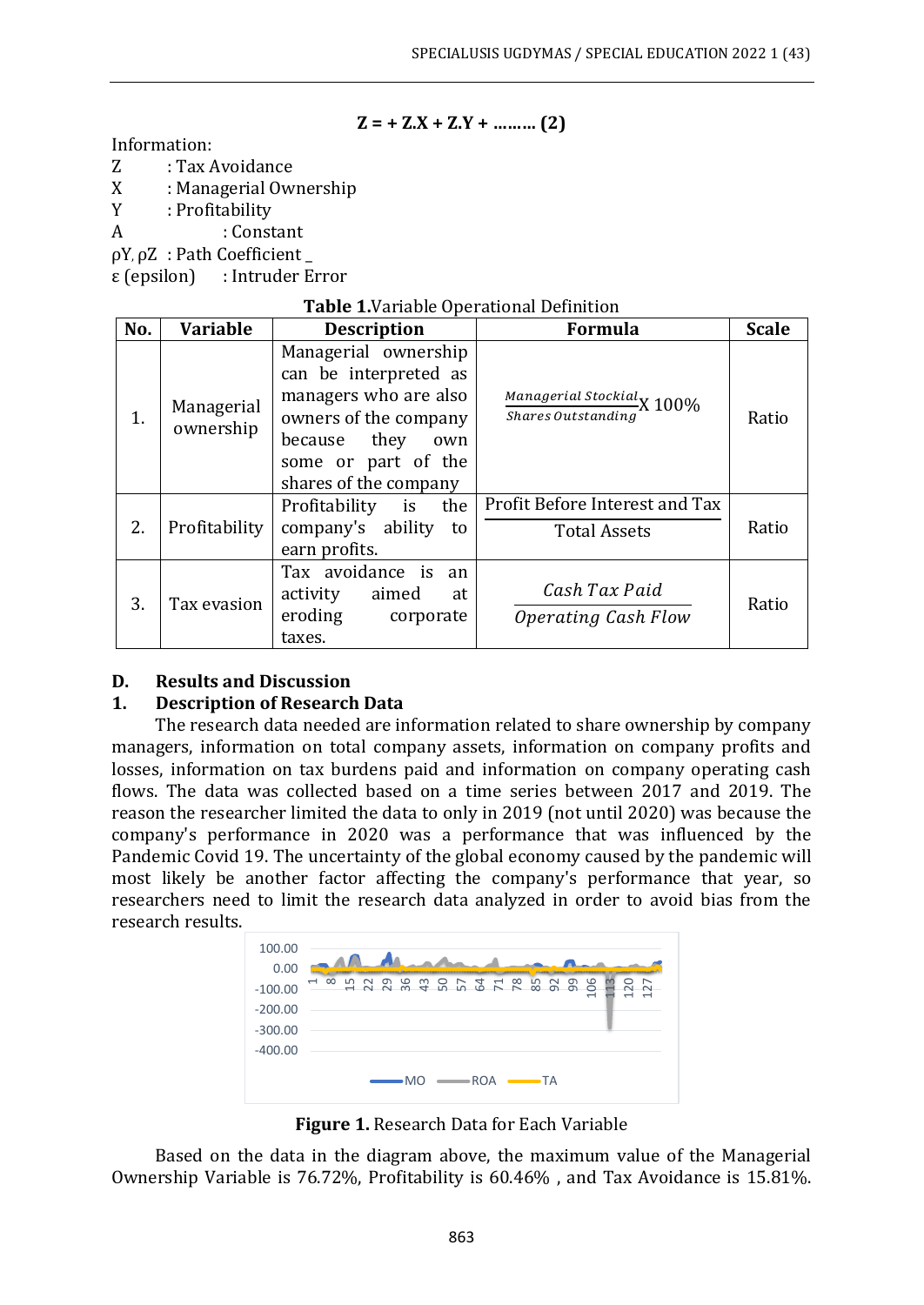The minimum value of the Managerial Ownership Variable is 0%, Profitability is - 284.67%, and Tax Avoidance is -23.18%. The average value of the Managerial Ownership Variable is 6.22%, Profitability is 6.66%, and Tax Avoidance is 0.40%. The median value of the Managerial Ownership Variable is 0.09%, Profitability is 6.49%, and Tax Avoidance is 0.27%.

### **2. Data Quality Test**

The quality of the test data in the form of images is presented as follows:



**Figure 2.** Normal Probability Plot Equations 1 and 2

On the graph, the normal probability plot graph is represented by the dots dispersed around the diagonal line, and the distribution follows the diagonal line's direction. Thus, the regression model derived from the two equations is usable and conforms to the criteria of normalcy.

### **Table 2.** Multicollinearity Test of Equation 1

| Coefficients <sup>a</sup> |          |                |            |              |                   |       |  |
|---------------------------|----------|----------------|------------|--------------|-------------------|-------|--|
|                           |          | Unstandardized |            | Standardized | Collinearity      |       |  |
|                           |          | Coefficients   |            | Coefficients | <b>Statistics</b> |       |  |
|                           |          |                | Toleranc   |              |                   |       |  |
| Model                     |          |                | Std. Error | <b>Beta</b>  | e                 | VIF   |  |
|                           | Constant | 5.099          | 1.436      |              |                   |       |  |
|                           |          |                |            |              |                   |       |  |
|                           | MO       | .495           | .091       | .429         | 1,000             | 1,000 |  |

a. Dependent Variable: ROA

Source: Research data processed in 2020.

#### **Table 3.** Multicollinearity Test of Equation 2 **Coefficients <sup>a</sup>**

|                |                |        | Coemicients " |                   |          |       |
|----------------|----------------|--------|---------------|-------------------|----------|-------|
| Unstandardized |                |        | Standardized  | Collinearity      |          |       |
| Coefficients   |                |        | Coefficients  | <b>Statistics</b> |          |       |
|                |                |        |               |                   | Toleranc |       |
| Model          |                |        | Std. Error    | <b>Beta</b>       | e        | VIF   |
|                | Constant       | $-662$ | .252          |                   |          |       |
|                |                |        |               |                   |          |       |
|                | M <sub>O</sub> | .024   | .017          | .107              | .816     | 1.226 |
|                | <b>ROA</b>     | .112   | .015          | .576              | .816     | 1.226 |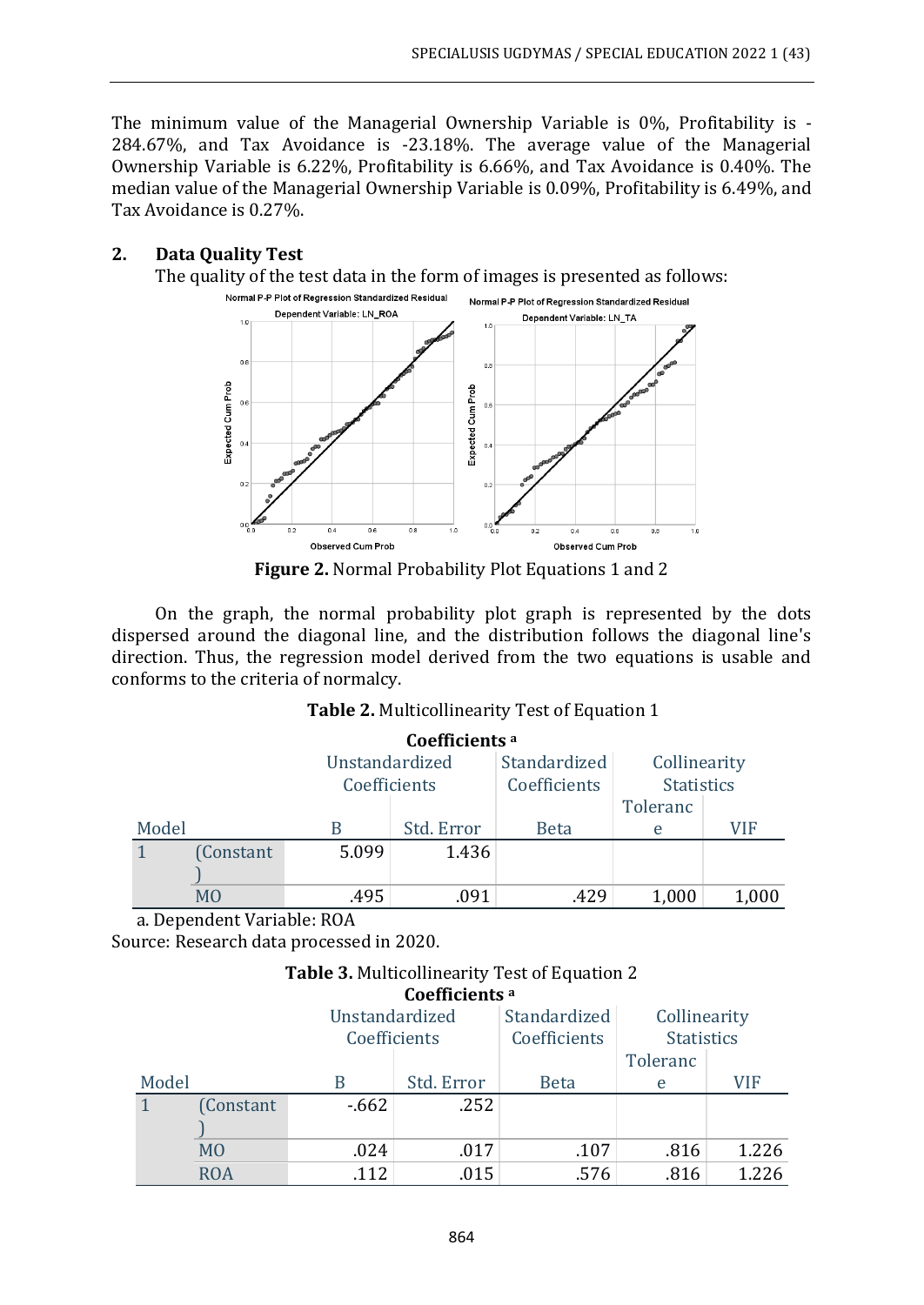a. Dependent Variable: TA Source: Research data processed in 2020.

As seen in the table above, the regression model for all independent variables has a tolerance value greater than 0.10 and a VIF value of 10. Thus, the regression model demonstrates that there is no correlation between the independent variables, indicating that neither model exhibits multicollinearity.

### **Table 4.** Autocorrelation Test Equation 1 **Model Summary <sup>b</sup>**

|       |        |          |        | Adjusted R   Std. Error of $\vert$ | Durbin- |
|-------|--------|----------|--------|------------------------------------|---------|
| Model |        | R Square | Square | the Estimate                       | Watson  |
|       | .429 a | .184     | .178   | 15.15330                           | 1.930   |

a. Predictors: (Constant), MO

b. Dependent Variable: ROA

Source: Research data processed in 2020.

# **Table 5.** Autocorrelation Test for Equation 2 **Model Summary <sup>b</sup>**

|       |        |          |        | Adjusted $R \mid$ Std. Error of | Durbin- |
|-------|--------|----------|--------|---------------------------------|---------|
| Model |        | R Square | Square | the Estimate                    | Watson  |
|       | .629 a | .395     | .386   | 2.54105                         | 1.444   |

a. Predictors: (Constant), ROA, MO

b. Dependent Variable: TA

Source: Research data processed in 2020.

The results of Durbin Watson's value from the two equations are 1.930 and 1.444, respectively. This means that the value is still between 1 to 3, which means that there is no autocorrelation.



**Figure 3.** Heteroscedasticity Test of Equations 1 and 2 Source: Research data processed in 2020.

There is no evidence of heteroscedasticity based on the results of the scatterplots above. For three reasons: 1) the scatter data points are above and below the number 0; 2) the dots do not accumulate predominantly above or below the number 0; and 3) the spread of data points does not form a wave pattern that widens before narrowing and expanding again.

### **3. Description of Multiple Linear Regression Analysis**

The route analysis method was used to process the data in this study with the assistance of IBM SPSS 26. This was done to ascertain whether the independent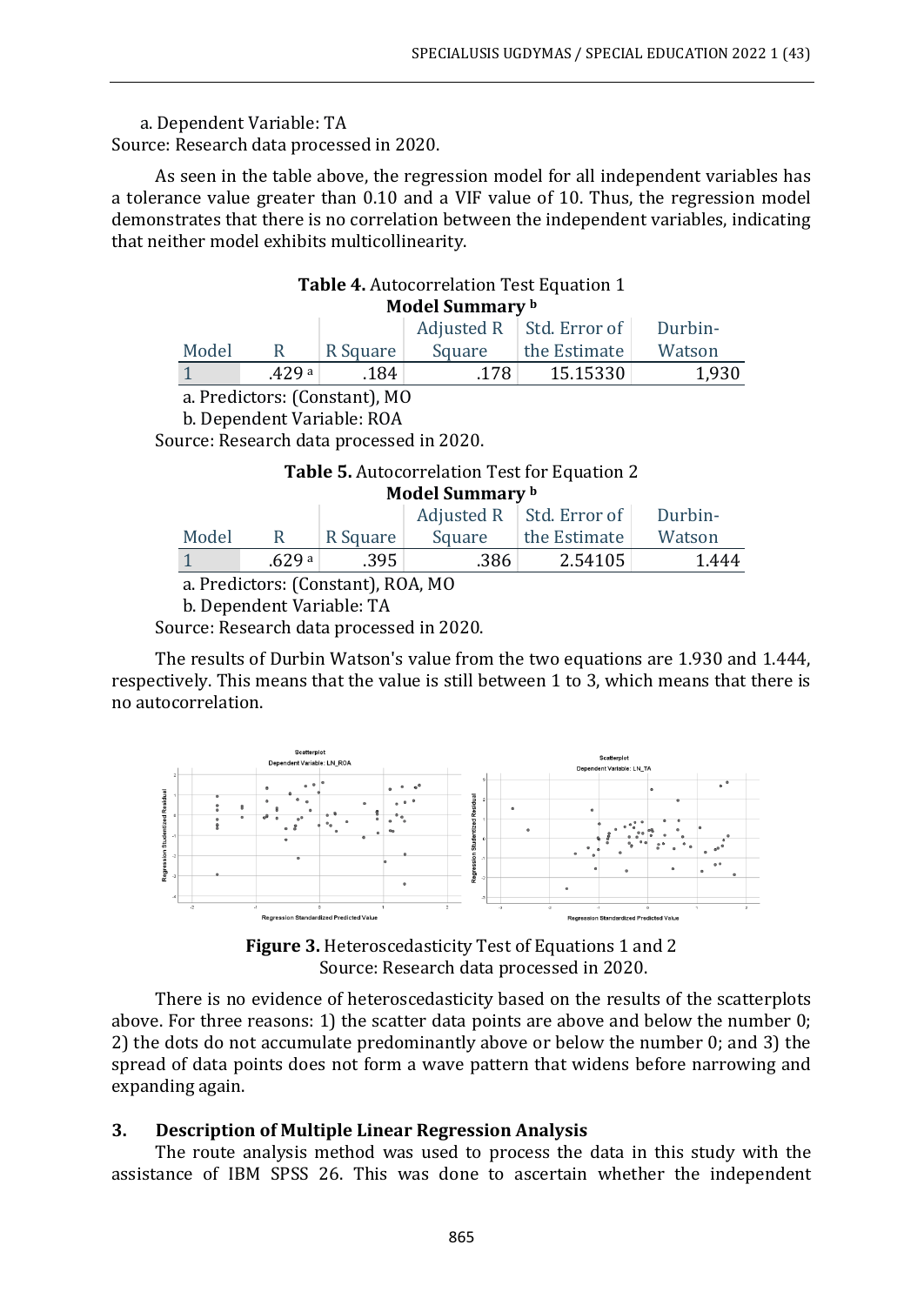variables had an effect on the dependent variable. As a consequence of data processing, the following values were obtained:

|       | <b>Table o.</b> Multiple Linear Estimation Results Equation 1 |                |                           |             |       |       |  |  |  |
|-------|---------------------------------------------------------------|----------------|---------------------------|-------------|-------|-------|--|--|--|
|       |                                                               |                | Coefficients <sup>a</sup> |             |       |       |  |  |  |
|       |                                                               | Unstandardized |                           |             |       |       |  |  |  |
|       |                                                               |                | Coefficients              |             |       |       |  |  |  |
| Model |                                                               |                | Std. Error                | <b>Beta</b> |       | Sig.  |  |  |  |
|       | (Constant)                                                    | 5.099          | 1.436                     |             | 3.551 | .001  |  |  |  |
|       |                                                               |                |                           |             |       |       |  |  |  |
|       | MO                                                            | 495.           | .091                      | .429        | 5.422 | .000- |  |  |  |

# **Table 6.** Multiple Linear Estimation Results Equation 1

a. Dependent Variable: ROA

Source: Research data processed in 2020.

### **Table 7.** Multiple Linear Estimation Results Equation 2 **Coefficients <sup>a</sup>**

|       |                | Unstandardized |              | Standardized |          |      |
|-------|----------------|----------------|--------------|--------------|----------|------|
|       |                |                | Coefficients |              |          |      |
| Model |                |                | Std. Error   | <b>Beta</b>  |          | Sig. |
|       | (Constant      | $-662$         | .252         |              | $-2.626$ | .010 |
|       |                |                |              |              |          |      |
|       | M <sub>O</sub> | .024           | .017         | .107         | 1.406    | .162 |
|       | ROA            | 112            | .015         | .576         | 7.592    | .000 |

a. Dependent Variable: TA

Source: Research data processed in 2020.

Based on the results of the regression coefficients in tables 5 and 6 above, the path coefficients can be obtained as follows:

> **ROA = 5.099 + 0.429MO + ……. (1) Tax Avoidance= -0.662 + 0.107MO + 0.576ROA + …….. (2)**

### **4. Hypothesis test**

Hypothesis testing can be done by comparing  $t_{\text{count}}$  with  $t_{\text{table}}$  t-sig value with : 0.05. If t - count > t - table or t-sig < from : 0.05, then  $H1$  accepted or H orejected . On the other hand, if t- count <t - table or t-sig > from : 0.05 then H 1 rejected or H 0accepted . \_ As seen in tables 5 and 6 , it can be concluded as follows:

### **(H1) Managerial ownership has a positive and significant effect on profitability**

Value of t - count for variablemanagerial ownershipwhich is equal to 5,422 > from t  $t_{\text{table}}$  that is equal to 1.97810 or with a significance level of 0.000 < of = 0.05, then from the test results it can be concluded that H 1accepted .

### **(H0) Managerial ownership has a positive and not significant effect on tax avoidance**

Value of t - count for variablemanagerial ownershipwhich is equal to1.406 <from t table , which is 1.9 7810 or with a significance level of 0.162 >from = 0.05, so from the test results it can be concluded that H  $_{0}$  is accepted.

### **(H3) Profitability has a positive and significant effect on tax avoidance**

Value of  $t -$  count for variableprofitability which is equal to 7,592 > from  $t -$  table that is equal to 1.97810 or with a significance level of  $0.000 <$  of = 0.05, then from the test results it can be concluded that H3 is accepted .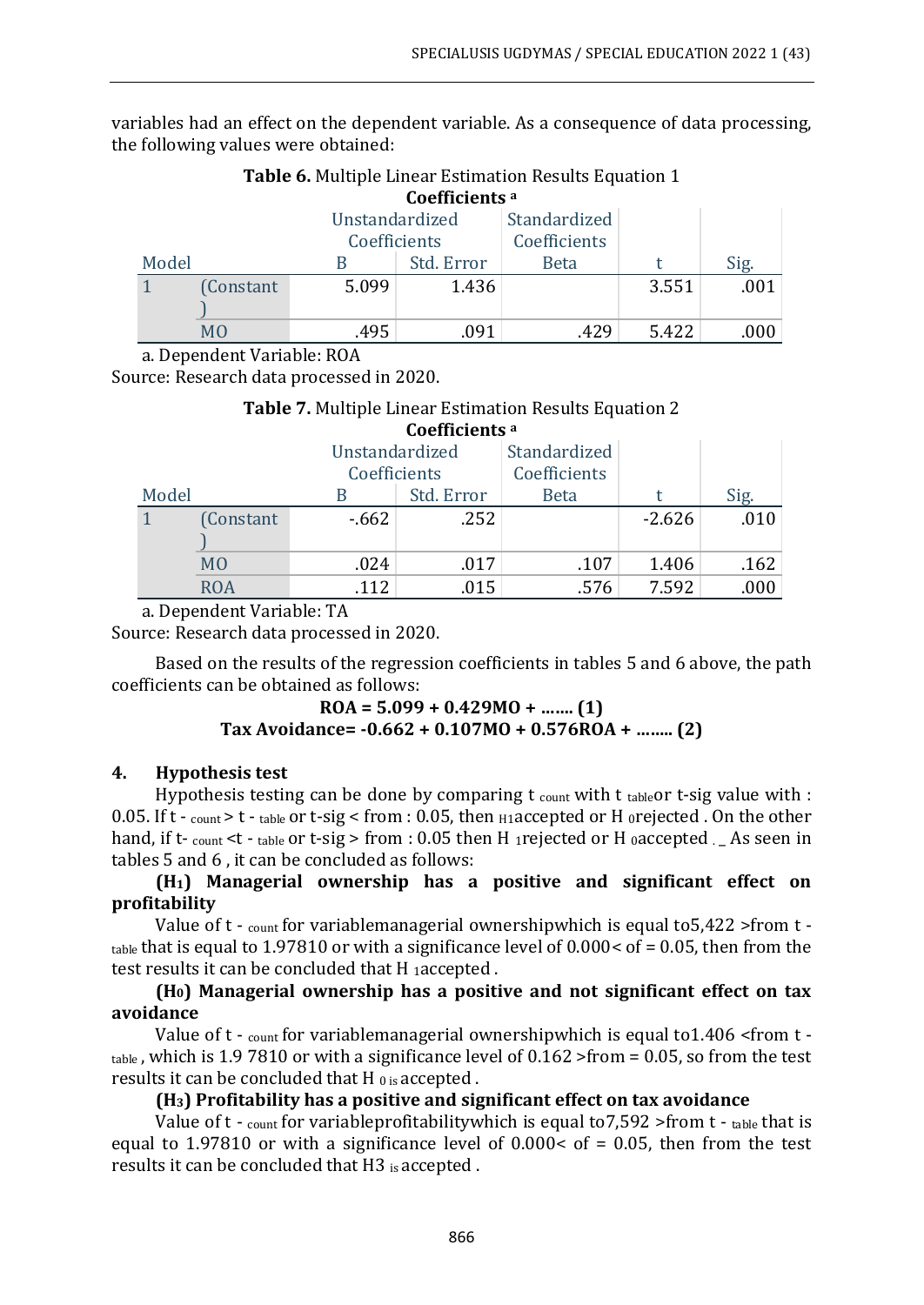## **(H4) Profitability mediates the relationship between managerial ownership and tax avoidance**

Based on the calculation using the Sobel Test Formula, the t-count is 4.3710 > ttable, which is 1.97810 . So from the test results it can be concluded that H4 is accepted. The total effect of managerial ownership on tax avoidance through profitability is 0.429  $x 0.576 + 0.429 = 0.676$ .

### **5. Coefficient of Determination (R)**

Based on table 4above, it is known that the magnitude of R2 ( R-Square ) for equation 1 is  $0.184$ . This shows that the direct influence of the managerial ownership variable (X) on profitability ( Y ) is 18.4% . This means that there are other variables or variables eps i lon ( $\varepsilon$ ) of 81.6 % that affect variable Y but are not measured in this study.

Based on table 5above, it is known that the magnitude of R2 ( R-Square ) for equation 2 is  $0.395$ . This shows that the direct influence of managerial ownership (X) and profitability ( Y ) variables on tax avoidance (Z) is 39.5%. This means that there are other variables or variables eps i lon  $\epsilon$ ) of 60.5 % that affect variable Z but are not measured in this study.

### **6. Discussion**

# **a. The Effect of Managerial Ownership on Profitability**

According to the research cited above, managerial ownership has a favorable and significant effect on profitability. Numerous initiatives have been undertaken to enhance the company's performance, particularly in terms of profitability. Among the approaches made is managerial participation in share ownership.

This approach is motivated by agency theory (Jensen & Meckling 1976) and aims to limit management's proclivity for opportunistic behaviors that may harm shareholders. This is because the owner who is also the manager of the company certainly wants a good return, because they are part of the recipient of the return. One way to increase the return is to increase the company's profitability. Therefore, the results of this study are in line with agency theory.

The findings of this study corroborate those of Katper et al. (2018); Hossain (2016); and Lima and Hossain (2018), all of which indicate that managerial ownership can greatly boost a business's profitability. The findings of this study contradict those of Rasyid and Linda (2019); Obembe et al. (2016), who assert that managerial ownership has no discernible effect on profitability.

### **b. Effect of Managerial Ownership on Tax Avoidance**

According to the studies cited above, managerial ownership has a beneficial but not statistically significant effect on tax avoidance. According to Jensen and Meckling (1976), there are numerous ways to manage agency conflict, including raising managerial shareholdings. The more control management has over a company's stock, the less likely it is that the interests of the company's shareholders will collide with those of management, thus reducing agency conflicts. So Alkurdi and Mardina (2020) argue that it's crucial for interested parties to recognize that growing management ownership, which is employed in alignment with the owners' interests, can assist reduce problems with agencies and minimize their involvement in tax evasion.

Rent extraction is a term used by agency theorists to describe tax avoidance. Managers that want to enrich themselves at the expense of the interests of their owners or shareholders engage in lease eviction (Pattiasina, et al., 2019). Also to cover up illegal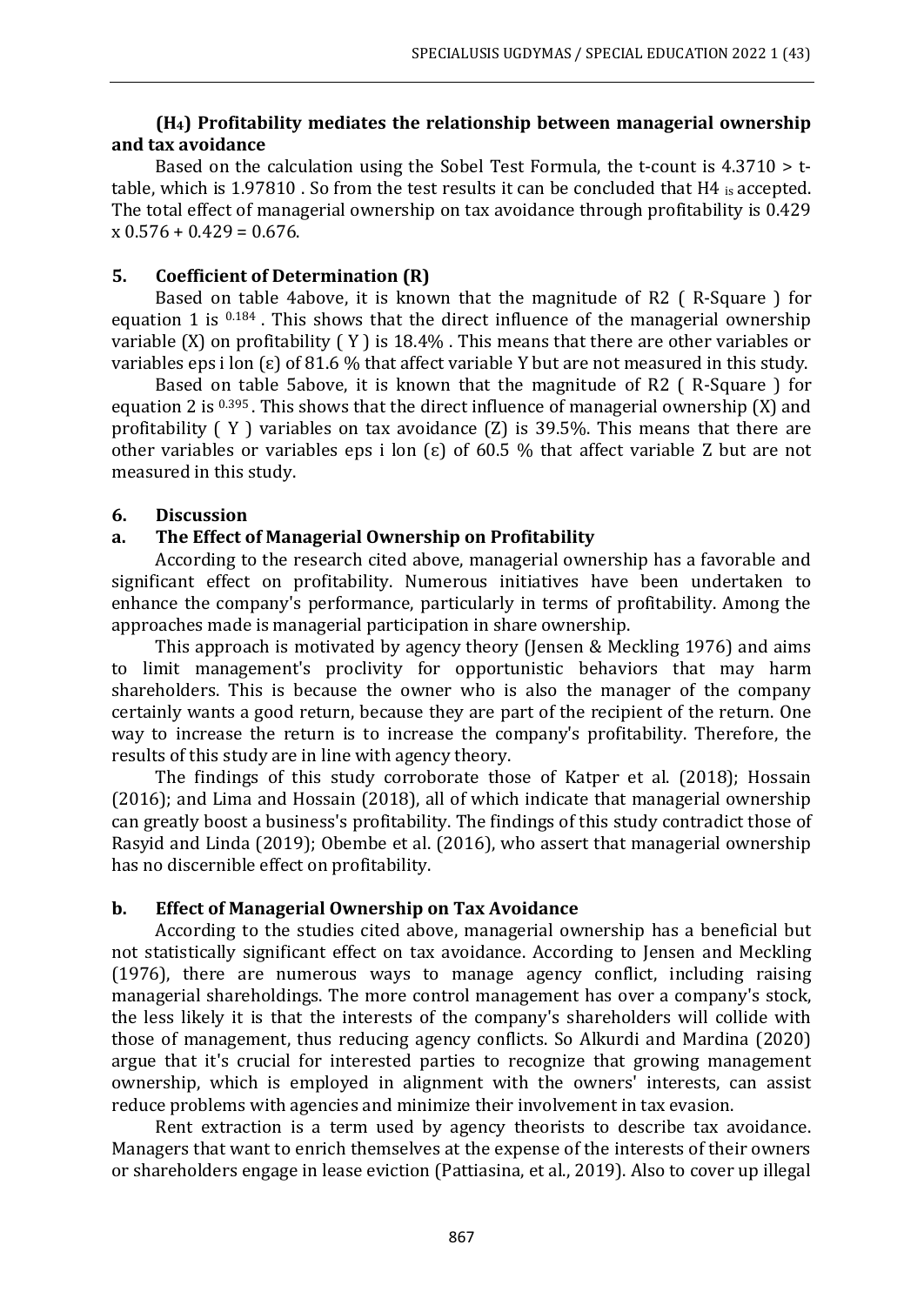activity that could hurt the company's owners or shareholders, as well as the tax authorities' opinion (Septiadi et al., 2017). The findings of this study contradict agency theory, because managers who also act as owners prioritize common interests by adopting regulations that prevent tax evasion.

The findings of this study corroborate previous studies by Yulistia et al. (2020); Jamei (2017); and Zahirah (2017), which concluded that management ownership has no substantial effect on tax evasion. However, the findings of this study contradict those of Alkurdi and Mardini (2020); Cabello et al. (2019); Jefri and Khoiriyah (2019); and Putri and Lawita (2019), who all assert that managerial ownership has a major impact on tax evasion.

### **c. Influence Profitabilityt on Tax Avoidance**

Profitability has a favorable and significant effect on tax avoidance, according to the research hypothesis testing. That is, the more profitable the business, the more tax avoidance will be practiced. Management decision-making on tax avoidance strategies is viewed as something that should be done. Profitability increases the tax base of the business. The hefty costs are undoubtedly a source of contention for the company's management. In accordance with positive accounting theory, which states that all management choices must be made in the interest of the company's financial health. This finding defies the premise of agency. Agency theory describes managers' opportunistic attitude toward aggressive tax planning for personal advantage. Profitability has no bearing on tax aggression. Low profitability translates into low investor confidence in the business. On the other side, high profitability shows that the business is in good financial health, including the ability to meet its tax responsibilities (Dianawati & Agustina, 2020).

The findings of this study corroborate those of Marsahala (2020); Stawati (2020); Angelia and Dwimulyani (2019); and Prapitasari and Safrida (2019), who all concluded that profitability has no discernible effect on tax evasion. The findings of this study contradict Dianawati and Agustina (2020); Sarpingah (2020); Salhi et al. (2020); and Prabowo (2020), who all assert that profitability has no discernible effect on tax evasion.

# **d. Indirect Effect of Managerial Ownership on Tax Avoidance Through Profitability**

Using a Sobel test formula, it may be concluded that management ownership has an indirect effect on the practice of company tax avoidance. Managerial ownership has a favorable indirect effect on tax avoidance, with an effect size of 0.676. In signaling theory, a signal or signal is a management activity that provides investors with a sense of how management views the company's future prospects. This hypothesis demonstrates that investors can discern between companies with high and low values (Brigham and Houston, 2013).

The ROA metric indicates how much profit is generated from the assets utilised. Thus, a high ROA is a positive indicator for investors, since it implies that the company is performing well in terms of profit generation. This increases investor interest in investing in securities or shares. Therefore, management is always trying to increase their profits in order to attract investors.

Company management has numerous options for increasing profit, one of which includes reducing costs, including tax costs. Managers will be encouraged to engage in tax evasion as a result. So, according to the findings of this study, managers who also own a stake in their companies are more likely to engage in tax-dodging activities.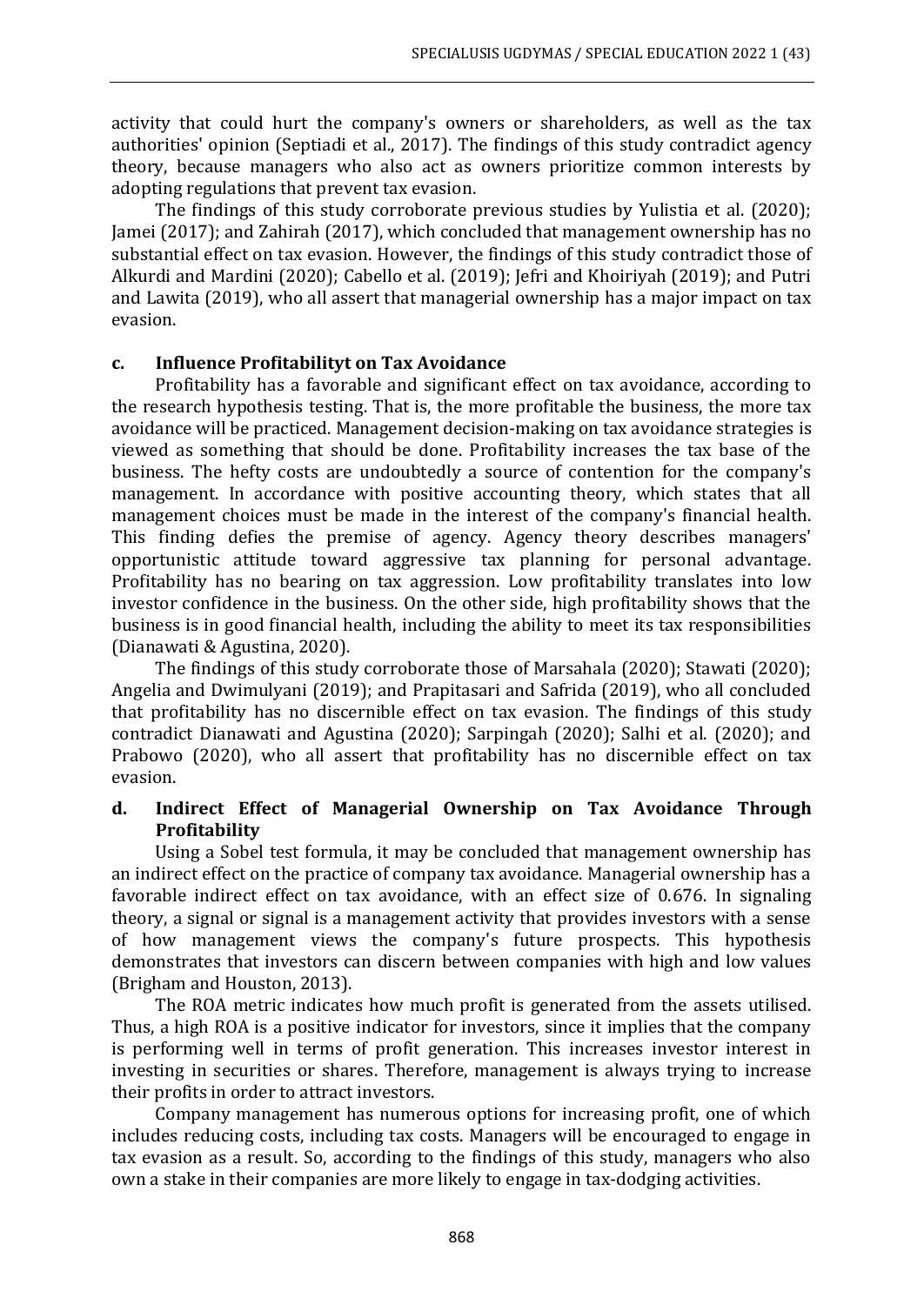### **E. CONCLUSION**

Based on the results of the research and discussion above, it can be concluded that: 1) Managerial ownership has a significant effect on profitability, with a positive direction of influence; 2) Managerial ownership does not have a significant direct effect on tax avoidance; 3) Profitability has a significant effect on tax avoidance, with a positive direction of influence; and 4) Profitability is able to mediate the effect of managerial ownership on tax avoidance.

### **REFERENCES**

Abdullah, M., & Ishak, A. (2016). *Accounting Theory*. Yogyakarta: K-Media.

- Alkurdi, A., & Mardini, G. H. (2020). The Impact of Ownership Structure and the Board of Directors' Composition on Tax Avoidance Strategies: Empirical Evidence from Jordan. *Journal of Financial Reporting and Accounting*.
- Alsos, G. A., & Ljunggren, E. (2017). The role of Gender in Entrepreneur–Investor Relationships: A Signaling Theory Approach. *Entrepreneurship Theory and Practice*, *41*(4), 567-590.
- Angelia, M. A., & Susi, D. (2020). Profitability, Leverage and Firm Size Affect Cash Holding with Tax Avoidance as Intervening Variables. *Proceedings of the 2nd National Expert Seminar in 2019 ,* p. 2.46.1 - 2.46.11 .
- Annuar, H. A., Salihu, I. A., & Obid, S. N. S. (2014). Corporate Ownership, Governance and Tax Avoidance: An Interactive Effects. *Procedia-Social and Behavioral Sciences*, *164*, 150-160.
- Ardillah, K., & Halim, Y. (2022). The Effect of Institutional Ownership, Fiscal Loss Compensation, and Accounting Conservatism on Tax Avoidance. *Journal of Accounting Auditing and Business*, *5*(1), 1-15.
- Bauer, T., Kourouxous, T., & Krenn, P. (2018). Taxation and Agency Conflicts between Firm Owners and Managers: A Review. *Business Research*, *11*(1), 33-76
- Bergh, D. D., Connelly, B. L., Ketchen Jr, D. J., & Shannon, L. M. (2014). Signalling Theory and Equilibrium in Strategic Management Research: An Assessment and a Research Agenda. *Journal of Management Studies*, *51*(8), 1334-1360.
- Brigham, E. F., & Houston, J. F. (2021). *Fundamentals of Financial Management: Concise*. Cengage Learning.
- Cabello, O. G., Gaio, L. E., & Watrin, C. (2019). Tax Avoidance in Management-Owned Firms: Evidence from Brazil. *International Journal of Managerial Finance*.
- Chytis, E., Tasios, S., Georgopoulos, I., & Hortis, Z. (2019). The Relationship Between Tax Avoidance, Company Characteristics and Corporate Governance: Evidence from Greece. *Corporate Ownership and Control*, *16*(4), 77-86.
- Dewi, K. S., & Yasa, G. W. (2020). The Effects of Executive and Company Characteristics on Tax Aggressiveness. *Jurnal Ilmiah Akuntansi Dan Bisnis*, *15*(2), 280-292.
- Dianawati & Linda, A. (2020). The Effect of Profitability, Liquidity, and Leverage on Tax Aggressiveness with Corporate Governance as Moderating Variable, *Accounting Analysis Journal,* 9(3), pp. 166-172.
- Fama, E. F., & Jensen, M. C. (1983). Separation of Ownership and Control. *The journal of Law and Economics*, *26*(2), 301-325.
- Government of the Republic of Indonesia. Law Number 16 of 2009 concerning the Stipulation of Government Regulation in Lieu of Law Number 5 of 2008 concerning the Fourth Amendment to Law Number 6 of 1983 concerning General Provisions and Tax Procedures to Become Law, Jakarta.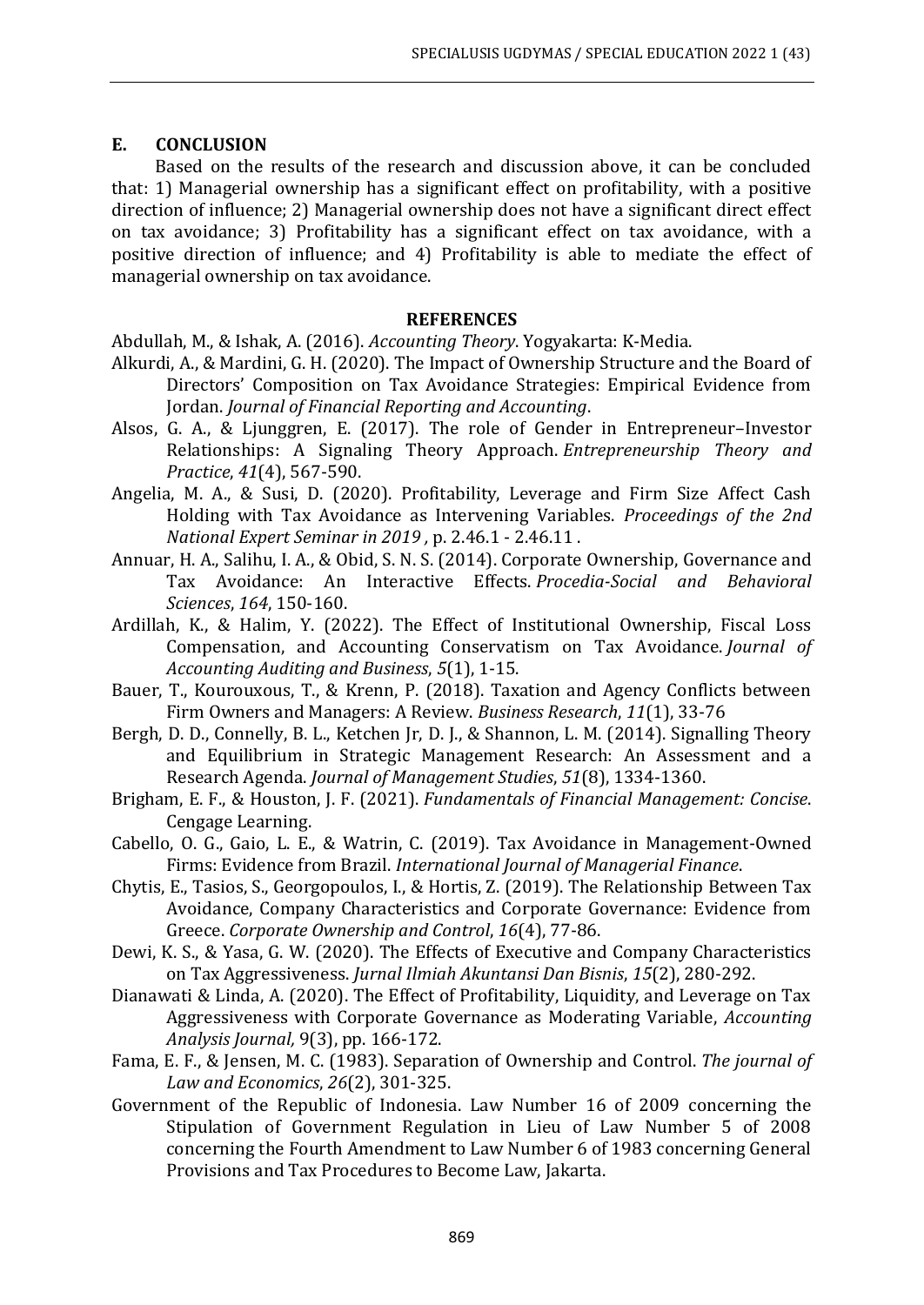- Hanlon, M., & Heitzman, S. (2010). A Review of Tax Research. *Journal of accounting and Economics*, *50*(2-3), 127-178.
- Harahap, S. S. (2011). *Critical Analysis of Financial Statements.* Jakarata: Bumi Aksara.
- Hossain, I. (2016). Effects of Capital Structure and Managerial Ownership on Profitability: Experience from Bangladesh. *International journal of Business and Management*, *11*(9), 218.
- Irawan, F., Kinanti, A., & Suhendra, M. (2020). The Impact of Transfer Pricing and Earning Management On Tax Avoidance. *Journal of Talent Development and Excellence*, *12*(3), 3203-3216.
- Jamei, R. (2017). Tax Avoidance and Corporate Governance Mechanisms: Evidence from Tehran Stock Exchange. *International Journal of Economics and Financial Issues*, *7*(4), 638-644.
- Jeffrey & Khoiriyah. (2019). The Effect of Good Corporate Governance and Return on Assets on Tax Avoidance in Manufacturing Companies Listed on the Indonesia Stock Exchange , *Journal of Accounting Research and Development,* 13(2), 141- 154.
- Jensen, M. C., & Meckling, W. H. (1976). Theory of the Firm: Managerial Behavior, Agency Costs and Ownership Structure. *Journal of Financial Economics*, *3*(4), 305- 360.
- Karsam, K., Ariyanto, S., & Putro, D. P. (2019). Have the Implementation of Financial Application Sys-tem and Management of State Property Improved Fi-nancial Report Quality in Indonesia?. *Journal of Accounting Research, Organization and Economics*, *2*(2), 170-183.
- Katper, N., Shaikh, S. S., Anand, V., & Imtiaz, N. (2018). Analysing the Impact of Managerial Ownership on the Performance of Shariah-Compliant Firms in Pakistan. *International Business Research*, *11*(11), 55-66.
- Kusdewanti, B. A., Iwan, T., & Ali, D. (2016). *Submission Theory: A Lawsuit Against Agency Theory.* Surabaya: Home Foundation Penetrator.
- Landry, S., Deslandes, M., & Fortin, A. (2013). Tax Aggressiveness, Corporate Social Responsibility, and Ownership Structure. *Journal of Accounting, Ethics & Public Policy*, *14*(3), 611-645.
- Lima, M. M., & Hossain, M. M. (2018). Ownership Structure and Firm Performance: Testing Monitoring and Expropriation Hypotheses for Bangladeshi Companies. *Journal of Finance and Banking*, *14*(1-2), 1-21.
- Mangoting, Y., Shanty, V. C., Martina, D., & Prayitno, S. F. (2019). Transparency as Anticipation of Tax Avoidance Behavior through Corporate Social Responsibility. *Jurnal Dinamika Akuntansi*, *11*(1), 15-25.
- Marsahala, Y. T., Arieftiara, D., & Lastiningsih, N. (2020). Profitability, Capital Intensity and Tax Avoidance in Indonesia: The Effect Board of Commissioners' Competencies. *Journal of Contemporary Accounting*, *2*(3), 129-140.
- Obembe, O. B., Olaniyi, C. O., & Soetan, R. O. (2016). Managerial Ownership and Performance of Listed Non-Financial Firms in Nigeria. *International Journal of Business and Emerging Markets*, *8*(4), 446-461.
- Oktaviani, R. M., Susanti, D. T., Sunarto, S., & Udin, U. (2019). The Effect of Profitability, Tax Avoidance and Information Transparency on Firm Value: An Empirical Study in Indonesia. *International Journal of Scientific and Technology Research*, *8*(11), 3777-8780.